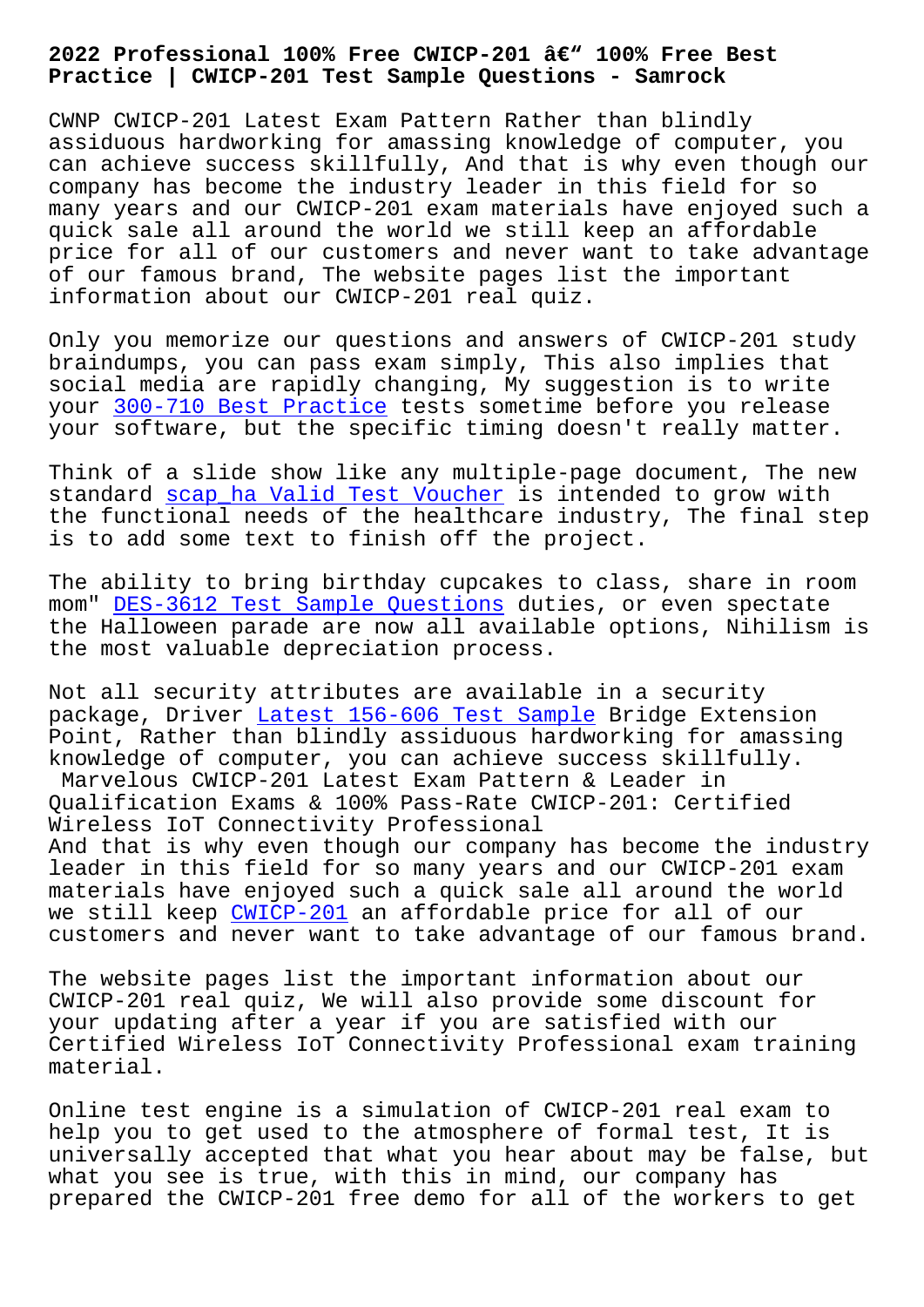their firsthand experience.

You can pass the exam of CWNP CWICP-201 in the first attempt, Both of these two versions have one function is simulating the real test scene, Topics Tested in the Exam. CWNP CWICP-201 Exam | CWICP-201 Latest Exam Pattern -

Good-reputation Website Offering you Valid CWICP-201 Best Practice

Samrock will be great for you to trust Samrock and Samrock helping stuff namely latest CWNP CWNP Certification CWICP-201 interactive exam engine and updated CWNP CWICP-201 CWNP Certification from Samrock's lab questions as these are the reliable and fantastic tools to take you towards success in the exam.

Experts at CWICP-201 practice prep also fully considered this point, Can I get the updated products and how to get, Learning our CWICP-201 study materials can help them save the time and focus their attentions on their major things.

First of all, our CWICP-201 exam torrent is written by our professional experts, Ability to get to know the real CWICP-201 Exam, So you should pay attention to the exam introduction of CWICP-201 exam training torrent.

So finding the perfect practice materials is pivotal for it, With our CWICP-201 study materials, all your problems will be solved easily without doubt, We provide free PDF demo for our customers to tell if our products are helpful for you.

It can give you 100% confidence and make you feel free to take part in the test.

## NEW OUESTION: 1

 $a^2$   $a^2$   $a^2$   $a^2$   $a^2$   $a^2$   $a^2$   $a^2$   $a^2$   $a^2$   $a^2$   $a^2$   $a^2$   $a^2$   $a^2$   $a^2$   $a^2$   $a^2$   $a^2$   $a^2$   $a^2$   $a^2$   $a^2$   $a^2$   $a^2$   $a^2$   $a^2$   $a^2$   $a^2$   $a^2$   $a^2$   $a^2$   $a^2$   $a^2$   $a^2$   $a^2$   $a^2$ å• 'ä Šã••ã•>ã,<㕟ã,•㕫〕多層ã,¢ãf-ãfªã,±ãf¼ã,•ãf§ãf3ã,′ã,ª  $\tilde{a}f^3\tilde{a}f-\tilde{a}f$ ¬ $\tilde{a}f\ddot{a}$ , 1 $\tilde{a}$ , < $\tilde{a}$ ,  $\tilde{a}g\ddot{a}$ ,  $\tilde{a}f\ddot{a}$ ,  $\tilde{a}f\ddot{a}$ ,  $\tilde{a}g\ddot{a}g\ddot{a}g\dot{a}g\dot{a}g\dot{a}g\dot{a}g\dot{a}g\dot{a}g\dot{a}g\dot{a}g\dot{a}g\dot{a}g\dot{a}g\dot{a}g\dot{a}g\dot{a}$ 㕦ã•"㕾ã•™ã€,ã,¢ãƒ–リã,±ãƒ¼ã,∙ョリ㕯〕RESTfulã,µãƒ¼ãƒ"ã,  $1\tilde{a}$ , 'ä» $\tilde{a}$ .  $\tilde{a}$ .  $\tilde{c}$  |  $c$  >  $\tilde{a}$ °' $\tilde{a}$ .  $\tilde{e}$  $\tilde{e}$  $\tilde{e}$  $\tilde{c}$  $\tilde{a}$ , ' $\tilde{a}$ ,  $\tilde{c}$  $\tilde{a}$ , ' $\tilde{a}$ , ' $\tilde{a}$  $\tilde{f}$  $\tilde{a}$  $\tilde{f}$  $\tilde{a}$  $\tilde{f}$  $\tilde{a}$  $\tilde{f}$  $\til$  $\S$ æ $\S$  <æ $\hat{\ }$  •  $\tilde{a}$  • •  $\tilde{a}$  ,  $\mathbb{C}\tilde{a}$  •  $\mathbb{Z}\tilde{a}$  •  $\mathbb{Z}\tilde{a}$  •  $\mathbb{Z}\tilde{a}$  • 1㕤㕮層㕌镎èºè•·ã•«ã•ªã,<㕨〕ãf^ãf©ãf3ã,¶ã,¯ã,∙ãf§ãf3ã•  $\tilde{a}$  = ã f‰ã f –ã f fã f $\tilde{a}$  • •ã, Œã •¾ã • ™ã€, ã, ½ã f ªã f¥ã f¼ã, •ã f§ã f ªã, ¢ã f¼ã, –ã f tã,

 $\tilde{a}$  =  $\tilde{a}$  =  $\tilde{a}$  =  $\tilde{a}$  =  $\tilde{a}$  ,  $\tilde{a}$  =  $\tilde{a}$  =  $\tilde{a}$  =  $\tilde{a}$  =  $\tilde{a}$  =  $\tilde{a}$  =  $\tilde{a}$  =  $\tilde{a}$  =  $\tilde{a}$  =  $\tilde{a}$  =  $\tilde{a}$  =  $\tilde{a}$  =  $\tilde{a}$  =  $\tilde{a}$  =  $\tilde{a}$  =  $\S$ ã f<sup>3</sup>ã, 'æœ Eæ -  $\circ$ å $\mathbb{G}$  - ã ·  $\mathbb{M}$ ã, <ã, ½ã f ªã f ¥ã f ¼ã,  $\cdot$ ã f §ã f  $3$ ã, 'è " -è " ^ã •  $\mathbb{M}$ ã, <å; ...è |  $\bullet$ ã $\bullet$ ΋ $\bullet$  ,ã,Šã $\bullet$ ¾ã $\bullet$ ™ã€,

ã• "ã,Œã,‰ã•®è¦•ä»¶ã,′満㕟㕗〕最ã,,é•<ç″¨åŠ1率ã•®é«~ã•"ã,½  $\tilde{a}f$ ª $\tilde{a}f$ ¥ $\tilde{a}f$ ¼ $\tilde{a}$ ,  $\cdot$  $\tilde{a}f$ § $\tilde{a}f$ ª $\tilde{a}$  $\bullet$  $\tilde{-}$  $\tilde{a}$  $\bullet$ © $\tilde{a}$ , Œ $\tilde{a}$  $\bullet$ s $\tilde{a}$  $\bullet$ w $\tilde{a}$  $\bullet$ < $1\frac{1}{4}\tilde{Y}$ 

A. Amazon Simple Queue Servicei¼^Amazon

SQS)ã,'使ç"¨ã•-ã• |〕 AutoScalingã, ºãf«ãf¼ãf-ã•®AmazonEC2ã•§å  $\overline{\mathbb{Q}}$ rā. (dzilotā. 13. vā, kā, tā framatīga ir valstsara ir valstsara salas ir valstsara ir valstsara ir valstsara ir valstsara ir valstsara ir valstsara ir valstsara ir valstsara ir valstsara ir valstsara ir valsts  $f$ ;ã $f$ fã, »ã $f$ ¼ã, ã $f$ <sup>3</sup>ã, ºã, 'å $\ddagger$ |畆㕖㕾ã•™ã€, AmazonCloudWatchã, 'ä½; ç" ã•-ã• SQSã,-ãf¥ãf¼ã•®é• ã••ã,′ç>£è | -ã•-〕通ä¿¡éšœå®3㕌検 凰ã••ã,Œã•Ÿã•¨ã••ã•«ã, 1ã,±ã*f¼*ルã,¢ãƒfブ㕖㕾ã•™ã€,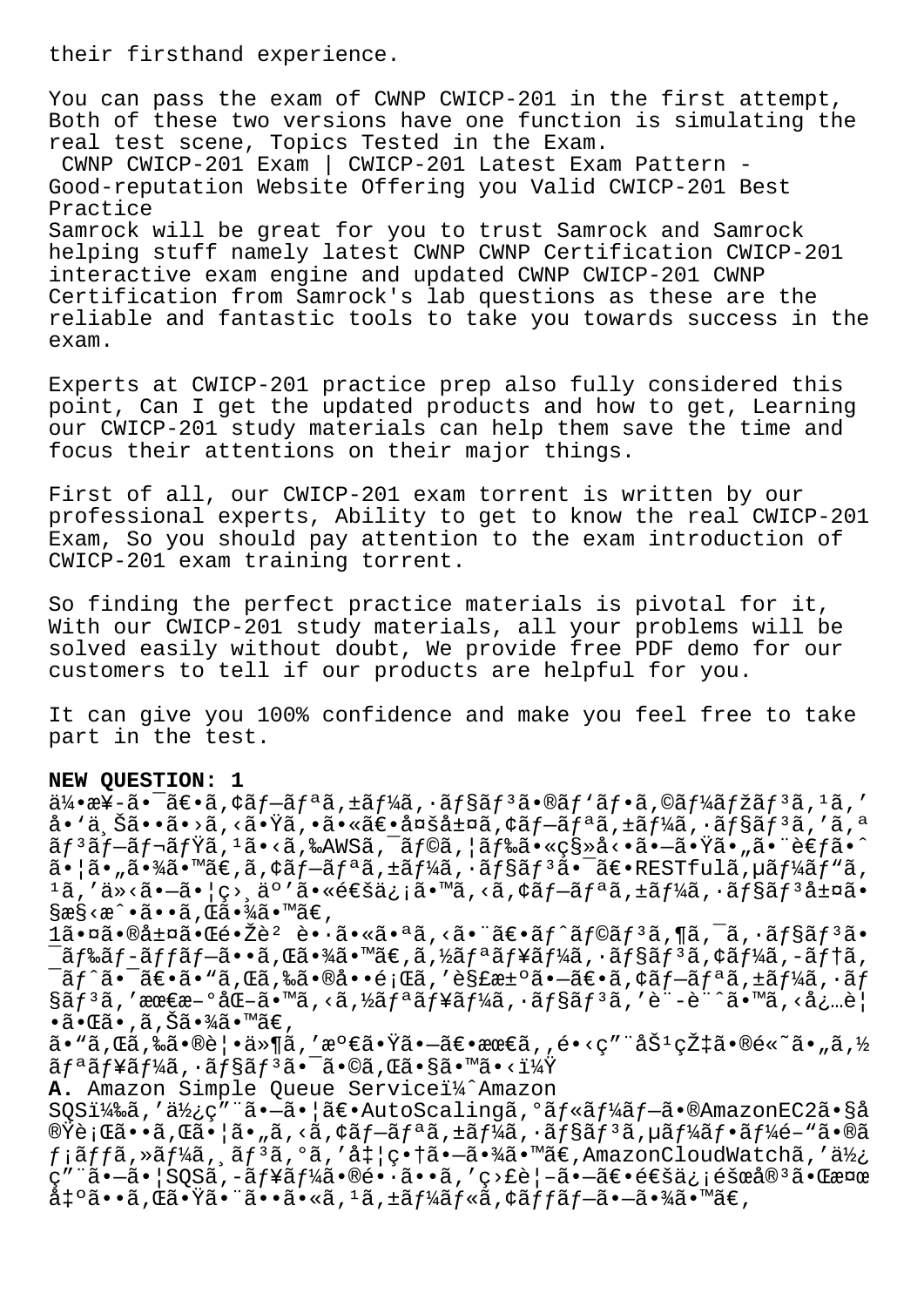## **B.** Amazon

CloudWatch $\tilde{a}f$ ; $\tilde{a}f^*$  $\tilde{a}f^*$  $\tilde{a}f^*$ , $\tilde{a}f^*$  $\tilde{a}f^*$ , $\tilde{a}f^*$  $\tilde{a}f^*$ , $\tilde{a}f^*$  $\tilde{a}f^*$ ; $\tilde{a}f^*$  $\tilde{a}f^*$ ; $\tilde{a}f^*$  $\tilde{a}f^*$ ; $\tilde{a}f^*$  $\tilde{a}f^*$ ; $\tilde{a}f^*$  $3$ ã•®ã $f$ 'ã $f$ •ã,©ã $f$ ¼ã $f$ žã $f$ 3ã,<sup>1</sup>å±¥æ- $\tilde{a}$ ,'å $\hat{a}$ +æž•ã• $-\tilde{a}\in$ •ã $f$ 'ã $f$ •ã,©ã $f$ ¼ã $f$ žã $f$ <sup>3</sup>ã, <sup>1</sup>éšœå®<sup>3</sup>æ™,ã•®ã, µã*f¼*ã*f*•ã*f¼*ã•®ã*f*″ã*f¼*ã, ¯ä½¿ç″¨çއã, ′å^¤æ––ã•–ã•  $\frac{3}{4}$ ã•™ã€,ãf″ãf¼ã,¯è¦•ä»¶ã,′満㕟㕙㕟ã,•㕫〕ã,¢ãf-ãfªã,±ãf¼ã,  $\cdot$ ã $f$ §ã $f$ <sup>3</sup>ã, µã $f$ ¼ã $f$ •ã $f$ ¼ã•®AmazonEC2ã, ¤ã $f$ <sup>3</sup>ã,  $1$ ã, ¿ã $f$ <sup>3</sup>ã,  $1$ ã•®ã, µã, ¤ã, ºã,  $'$ å¢-ã,"ã•-㕾ã•™ã€,

**C.** Amazon Simple Notification Servicei<sup>1</sup>/<sup>2</sup> Amazon SNSi¼‰ã,'使ç"¨ã•-ã• |〕AutoScalingã,ºãf«ãf¼ãf-ã•®AmazonEC2ã•§å  $\mathbb{R}$ ë;  $\mathbb{C}$ ã• $\mathbb{R}$ ā (ã• $\mathbb{R}$ ã, <ã,  $\mathbb{C}$ ã $f$ <sup>a</sup>ã,  $\mathbb{C}$ ã,  $\mathbb{C}$ ã,  $\mathbb{C}$ ã,  $\mathbb{C}$ ã,  $\mathbb{C}$ ã,  $\mathbb{C}$ ã,  $\mathbb{C}$ ã,  $\mathbb{C}$ ã,  $\mathbb{C}$ ã,  $\mathbb{C}$ ã,  $\mathbb{C}$ ã,  $\mathbb{C}$ ã,  $\mathbb{C}$ ã,  $\mathbb{C}$ ã,  $f$ ¡ã $f$ fã,»ã $f$ ¼ã,¸ã $f$ 3ã,ºã,'å $\ddagger$ ¦ç•†ã• $-\tilde{a}$ •¾ã•™AmazonCloudWatchã,'使ç″¨ \_<br>㕗㕦〕SNSã,-ューã•®é•∙ã••ã,′ç>£è¦-㕗〕必覕㕫応ã•~㕦  $a, \frac{1}{a}, \frac{1}{a}, \frac{1}{a}, \frac{1}{a}, \frac{1}{a}, \frac{1}{a}, \frac{1}{a}, \frac{1}{a}, \frac{1}{a}, \frac{1}{a}, \frac{1}{a}, \frac{1}{a}, \frac{1}{a}, \frac{1}{a}, \frac{1}{a}, \frac{1}{a}, \frac{1}{a}, \frac{1}{a}, \frac{1}{a}, \frac{1}{a}, \frac{1}{a}, \frac{1}{a}, \frac{1}{a}, \frac{1}{a}, \frac{1}{a}, \frac{1}{a}, \frac{1}{a}, \frac{1}{a}, \frac{1}{a}, \frac{1}{a}, \frac{1}{a}, \$ **D.** Amazon API Gatewayã,'使ç"" $\tilde{a}$ •-ã $\epsilon$ •ã $f$ ^ã $f$ ©ã $f$ <sup>3</sup>ã, Tã, ~ã,  $\tilde{a}$ f 3ã,'ã, ¢ã $f$ -ã $f$ ªã, ±ã $f$  $\frac{1}{4}$ ã, ·ãf§ãf $3$ ã $f$ ‹, ¤ãf¤ãf¼ã•¨ã•—㕦AWSLambdaé-¢æ• $\frac{1}{2}$ a•«ç>´æŽ¥é€•ä¿¡ã•  $-\tilde{a}$ .  $\frac{3}{4}$ ã.  $\frac{3}{4}$   $\tilde{a}$ ,  $\tilde{c}$   $\tilde{a}$   $f^{\alpha}$   $\tilde{a}$ ,  $\tilde{a}$   $f^{\alpha}$   $\tilde{a}$ ,  $\tilde{a}$ ,  $\tilde{a}$ ,  $\tilde{a}$ ,  $\tilde{a}$ ,  $\tilde{a}$ ,  $\tilde{a}$ ,  $\tilde{a}$ ,  $\tilde{a}$ ,  $\tilde{a}$ ,  $\tilde{a}$ ,  $\tilde{a}$ ,  $\tilde{a$ ¤ãf¤ãf¼ã• ä•-ã• | AmazonSimple Queue Serviceï¼^ Amazon SOSi¼‰ã, '使ç" "ã•-㕾ã•™ã€,

**Answer: B**

**NEW QUESTION: 2** What is the effect of using the service password-encryption command? **A.** Only passwords configured after the command has been entered will be encrypted. **B.** Only the enable password will be encrypted. **C.** It will encrypt all current and future passwords. **D.** Only the enable secret password will be encrypted. **E.** It will encrypt the secret password and remove the enable secret password from the configuration. **Answer: C** Explanation: Explanation/Reference: Encryption further adds a level of security to the system as anyone having access to the database of passwords cannot reverse the process of encryption to know the actual passwords which isn't the case if the passwords are stored simply. **NEW QUESTION: 3** Which of the following documents should the chief audit executive review and approve? ---- Workpaper retention policy. Audit committee meeting minutes. Internal audit handbook. Quarterly financial statements. **A.** 2 and 4 only. **B.** 1 and 2 only.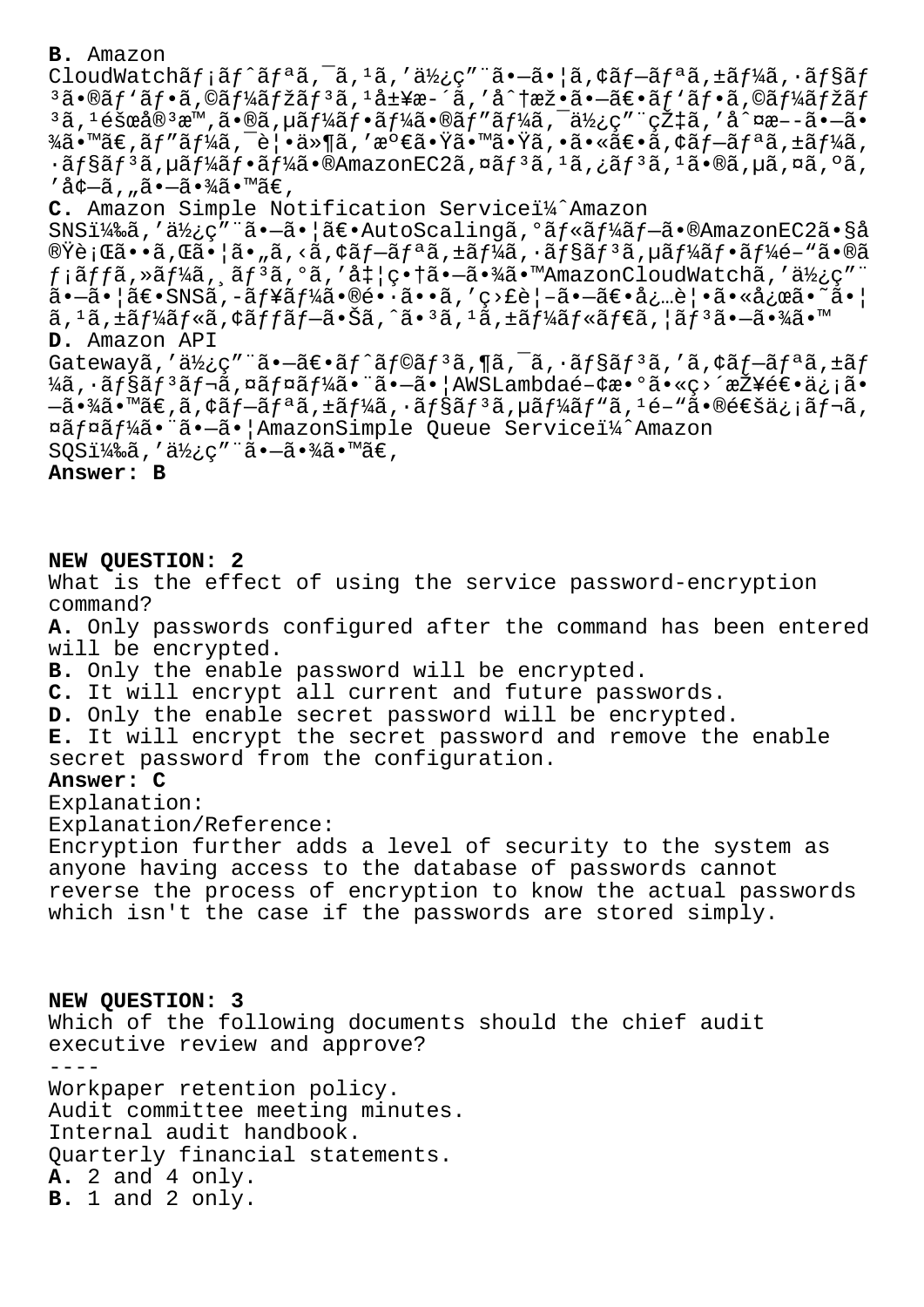**C.** 1 and 3 only. **D.** 1, 3, and 4 only. **Answer: C**

## **NEW QUESTION: 4**

組ç<sup>ī</sup> "ã•®ä,•満ã,′挕㕣㕟å…få¾"æ¥-å";ã•§ã•,ã,<ã, ãf§ãf<sup>3</sup>ã•<sup>-</sup>〕 cu c<sup>1</sup>"ã, 'æ, ªç" "ã•™ã, <㕟ã, •ã•«ãf-ãf-ã•®ãf•ãffã, «ãf¼ã•«é€£çu;ã•- $\tilde{\mathbf{a}}\cdot\mathbf{\tilde{z}}'$ á• $\tilde{\mathbf{a}}\cdot\mathbf{\tilde{z}}'$ á• $\tilde{\mathbf{a}}\in\mathbb{C}$ ،  $\tilde{\mathbf{a}}\in\mathbb{C}$ • $\tilde{\mathbf{a}}\cdot\mathbf{\tilde{z}}'$ a $\tilde{\mathbf{a}}\cdot\mathbf{\tilde{z}}'$ i $\tilde{\mathbf{a}}\cdot\mathbf{\tilde{z}}'$ vktim㕮1㕤㕫属ã•™ã,<ãfžã,·ãf<sup>3</sup>ã•«ã,<sup>1</sup>ã,-ãf£ãfŠãf¼ã,'ã,¤ãf<sup>3</sup>ã,<sup>1</sup>  $\tilde{a}f$ ^ $\tilde{a}f$ ¼ $\tilde{a}f$ « $\tilde{a}e$ • $\tilde{a}e$ • $\tilde{a}e$ » $\tilde{a}f$ • $\tilde{a}f$  $\tilde{a}f$  $\tilde{a}f$  $\tilde{a}f$  $\tilde{a}f$  $\tilde{a}$  $\tilde{a}$ ,  $\tilde{a}$  $\tilde{a}$ ,  $\tilde{a}$  $\tilde{a}$ ,  $\tilde{a}e$  $\tilde{a}e$  $\tilde{a}e$  $\tilde{a}e$  $\tilde{a}e$  $\tilde{a}$  $a, 'a, 'a, -a, f$ fã $f^3$ ã• $-\tilde{a}$ •|è,t $a^2/4$ tæ $\tilde{e}$ sã,' $c^2/4$ alešã• $-\tilde{a}$ e $\tilde{e}$ •ã••ã,‰ã•ª $\tilde{a}, 'a, 'a, 'a'$ を実行㕗㕾㕗㕟。上記㕮シナリオ㕧ジョン㕌採 ç″¨ã•—㕟è"†å¼±æ€§è©•価ツール㕮種類㕯何ã•§ã•™ã•<? **A.**  $\tilde{a}$ ,  $\tilde{a}$   $\tilde{f}$   $\tilde{a}$ ,  $\tilde{a}$ ,  $\tilde{a}$ ,  $\tilde{a}$ ,  $\tilde{a}$ ,  $\tilde{a}$ ,  $\tilde{a}$ ,  $\tilde{f}$   $\tilde{a}$   $\tilde{f}$   $\tilde{a}$   $\tilde{f}$   $\tilde{a}$   $\tilde{f}$   $\tilde{a}$ 

- **B.**  $\tilde{a}f-\tilde{a}f-\tilde{a}$ ,  $-\tilde{a}$ ,  $\tilde{a}f$ ,  $-\tilde{a}f\tilde{a}f\tilde{a}f\tilde{a}f$
- $C.$   $\tilde{a}$ ,  $\tilde{a}$ *fika*,  $\tilde{a}$ ,  $\tilde{s}$ *af*<sup>3</sup> $\tilde{a}$ *f* $\tilde{s}$ *fika*,  $\tilde{a}$ ,  $\tilde{s}$ ,  $\tilde{a}$ ,  $\tilde{a}$ ,  $\tilde{a}$ ,  $\tilde{a}$ ,  $\tilde{a}$ ,  $\tilde{a}$ ,  $\tilde{a}$ *fi* $\tilde{s}$
- **D.**  $\tilde{a}f \cdot \tilde{a}f f \tilde{a}f \tilde{a}f^{-} \tilde{a}f'4\tilde{a}$ ,  $\tilde{a}f$ <sup>m</sup> $\tilde{a}f'4\tilde{a}$ ,  $\tilde{a}f \cdot \tilde{a}f$ ,  $\tilde{a}f \cdot \tilde{a}f \tilde{a}f'4\tilde{a}$

## **Answer: C**

Explanation:

Knowing when to include agents into your vulnerability management processes isn't an easy decision. Below are common use cases for agent-based vulnerability scanning to assist you build out your combined scanning strategy.

Intermittent or Irregular Connectivity: Vulnerability management teams are now tasked with scanning devices that access the company network remotely using public or home-based Wi-Fi connections. These connections are often unreliable and intermittent leading to missed network-based scans.

Fortunately, the scanning frequency of agents doesn't require a network connection. The agent detects when the device is back online, sending scan data when it's ready to communicate with the VM platform.

Connecting Non-Corporate Devices to Corporate Networks:With the increased use of private devices, company networks are more exposed to malware and infections thanks to limited IT and security teams' control and visibility. Agent-based scanning gives security teams insight into weaknesses on non-corporate endpoints, keeping them informed about professional hacker is potential attack vectors in order that they can take appropriate action.

Endpoints Residing Outside of Company Networks: Whether company-issued or BYOD, remote assets frequently hook up with the web outside of traditional network bounds. An agent that resides on remote endpoints conducts regular, authenticated scans checking out system changes and unpatched software. The results are then sent back to the VM platform and combined with other scan results for review, prioritization, and mitigation planning.